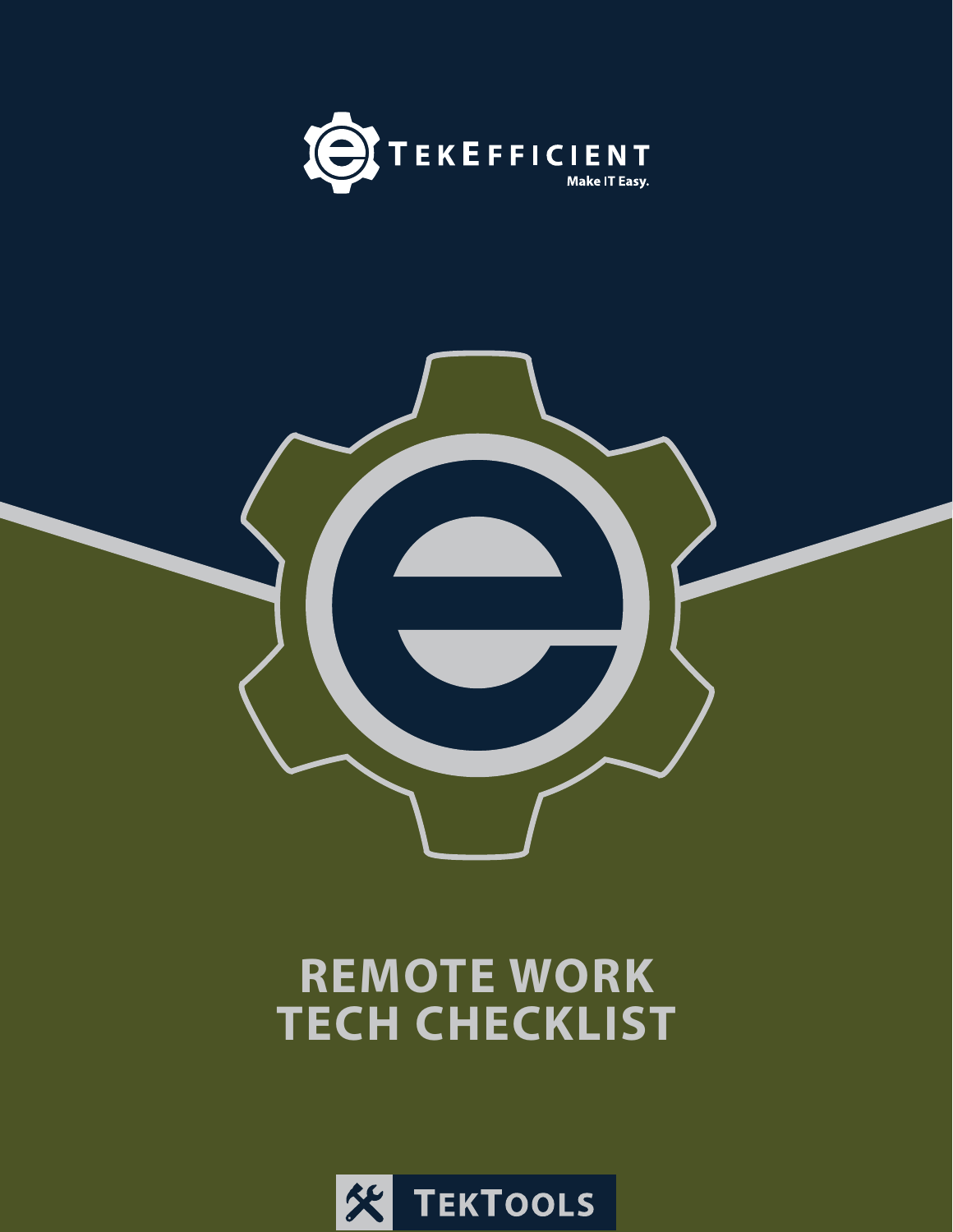## **WFH Tech Checklist: What Are the Most Common/Effective Options?**



*The initiative of 2021 is definitely remote working. For those of you looking to implement a long-term solution, use the below checklist to ensure the main needs of your team are covered. We are here to help!*

## **Remote Work Tech Checklist - Maximize WFH Success**



### **Bring Your Own Device (BYOD)**

Regulated? This is the most important WFH solution. It protects personal devices from threatening networks, corp data.



Deliver "work computers" from the cloud. Accessible from any device. If done well, they protect the org and are smoking fast.



### **Cloud / Virtual Desktop Mobile: Device, Plan , MDM**

Evaluate your mobile plans and device management for efficiencies, better WFH user experience, features, protection, etc.



### **Web Conferencing**

Online meeting tech is a must. Some are better than others, so choose wisely as it has to work!



### **Collaboration**

Gains have been made in this space from Teams, Slack, etc. Low-cost and effective for WFH.





WFH means less office phone, PBX /use. VoIP/UCaaS enables similar experience when remote



### **Contact Center Software**

Virtual agents post-COVID? Choose CC tech that performs well from employee homes.



In the event you have not transitioned to cloud-based office software, now is the time. Easy to use, low-cost, integrated.



Remote work adds new requirements for your audit teams if you are HIPAA, PCI, ISO, etc. regulated. Stay compliant.



Hardware/Software delivered from the cloud is available on-demand, pay-as-yougo. Respond fast to unexpected change.

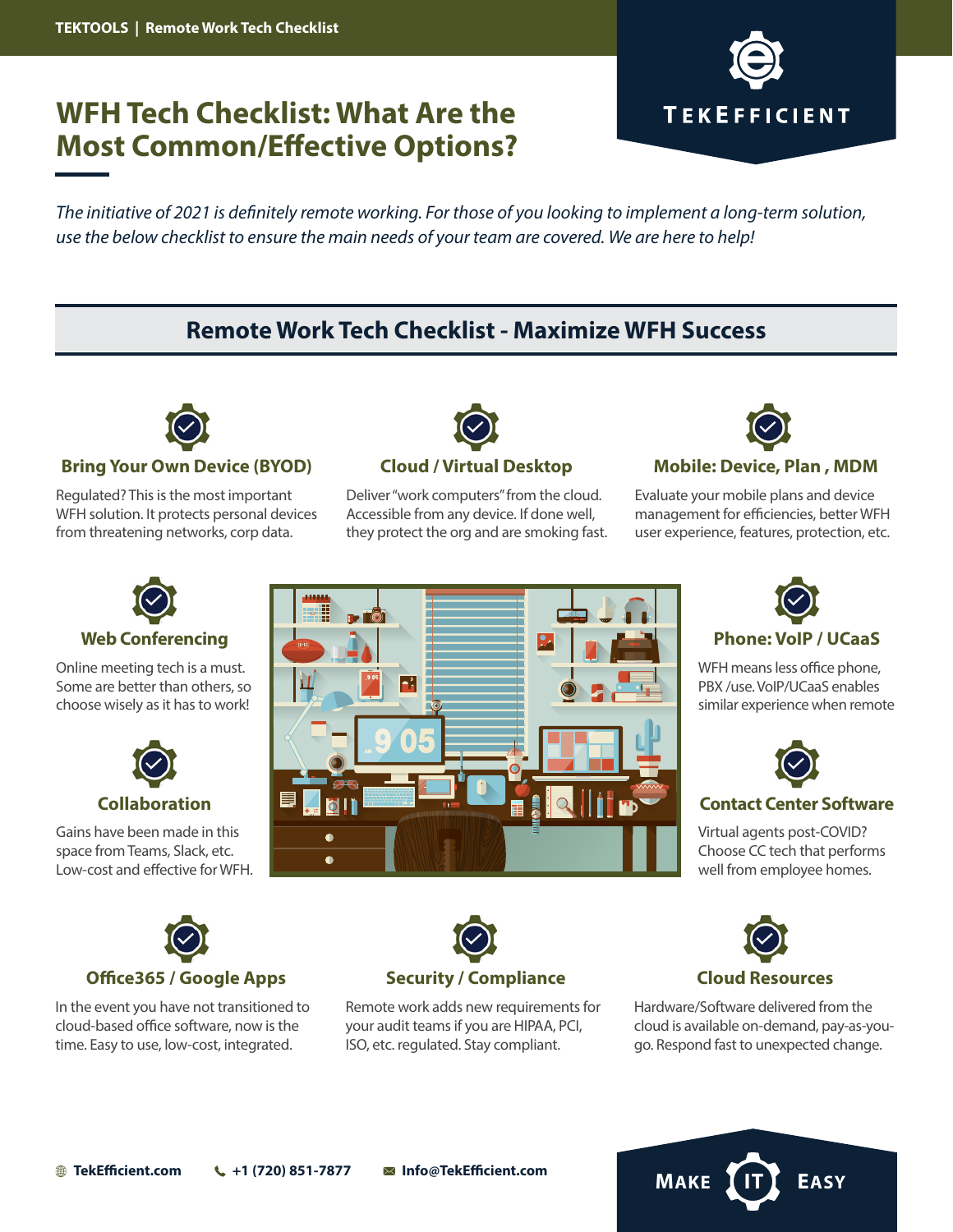# **TEKEFFICIENT**

## **TekEfficient Has Your Tech Challenges Covered.**

*Could you use a hand with remote work tech bidding, sourcing, implementation and project management?*



## **MAKE REMOTE WORK EASY, AFFORDABLE AND RELIABLE WITH TEKEFFICIENT**

Our proven remote work transition process will get you to a permanent / long-term organizational solution fast, optimizing performance and security while reducing costs.

## **Why TekEfficient? Reduce IT Spend by 30%**

TekEfficient consultants have sourced remote work tech for 20+ years. We will negotiate the best deals and can even transition existing contracts.





## **REMOVE THE RISK FROM A PROJECT THAT WILL AFFECT EVERY USER IN YOUR ORGANIZATION.**

Making changes to remote work technology/environments will affect every end user in your organization. Risk and opportunity. We will help you avoid pitfalls for max stakeholder satisfaction.



## **USE TECHNOLOGY TO MAINTAIN CULTURE, MORALE AND CUSTOMER / EMPLOYEE ENGAGEMENT.**

We have seen customers actually improve their culture and employee morale since going virtual thanks to the clever use of collaboration and streaming technology. You can too!



## **GET MORE DONE. OUR TEAM DOES THE LEG WORK FOR YOU AT NO COST. STAY FOCUSED ON VALUE.**

Leaders have started 2021 behind. Behind on planning, staffing, budgets and more. As a free resource, it costs you nothing to let us source your remote work tech, while you focus on the rest.

## **From the President**

*"There has never been a better time to make the shift to permanent remote working with so many new technologies to help keep businesses secure, productive and profitable."*

 $\bigcirc$ 

Patrick Etheridge